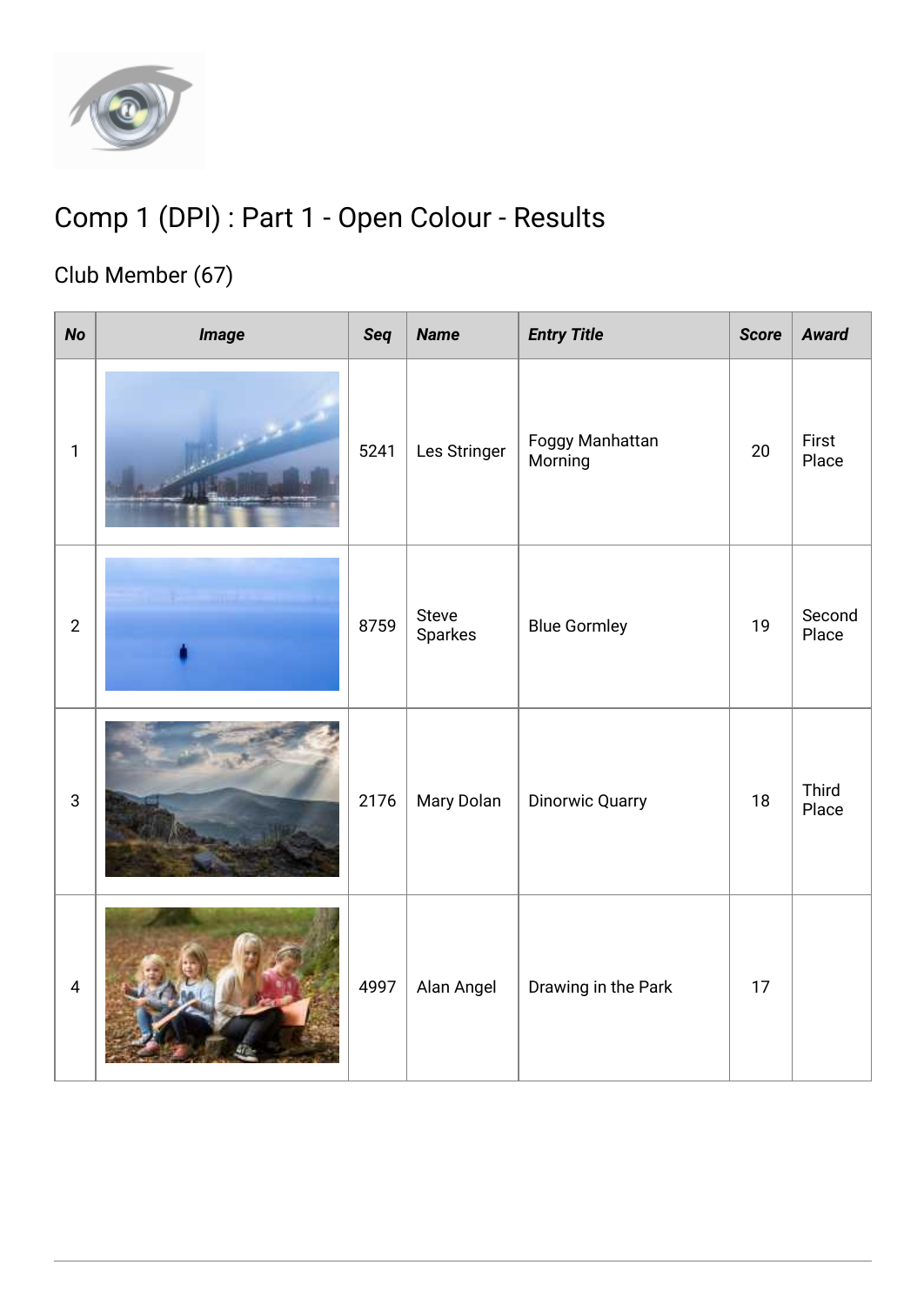| $\boldsymbol{\mathit{No}}$ | <i><b>Image</b></i> | Seq  | <b>Name</b>         | <b>Entry Title</b>        | <b>Score</b> | <b>Award</b> |
|----------------------------|---------------------|------|---------------------|---------------------------|--------------|--------------|
| $\sqrt{5}$                 |                     | 6905 | lan Denby           | Wonderment                | $17\,$       |              |
| $\boldsymbol{6}$           |                     | 3688 | Margaret<br>Green   | Looking Cool in Shades    | $17$         |              |
| 7                          |                     | 8057 | Margaret<br>Green   | Natalie                   | $17 \,$      |              |
| $\, 8$                     |                     | 445  | Adrian<br>Hazeldine | Lady at the river village | $17 \,$      |              |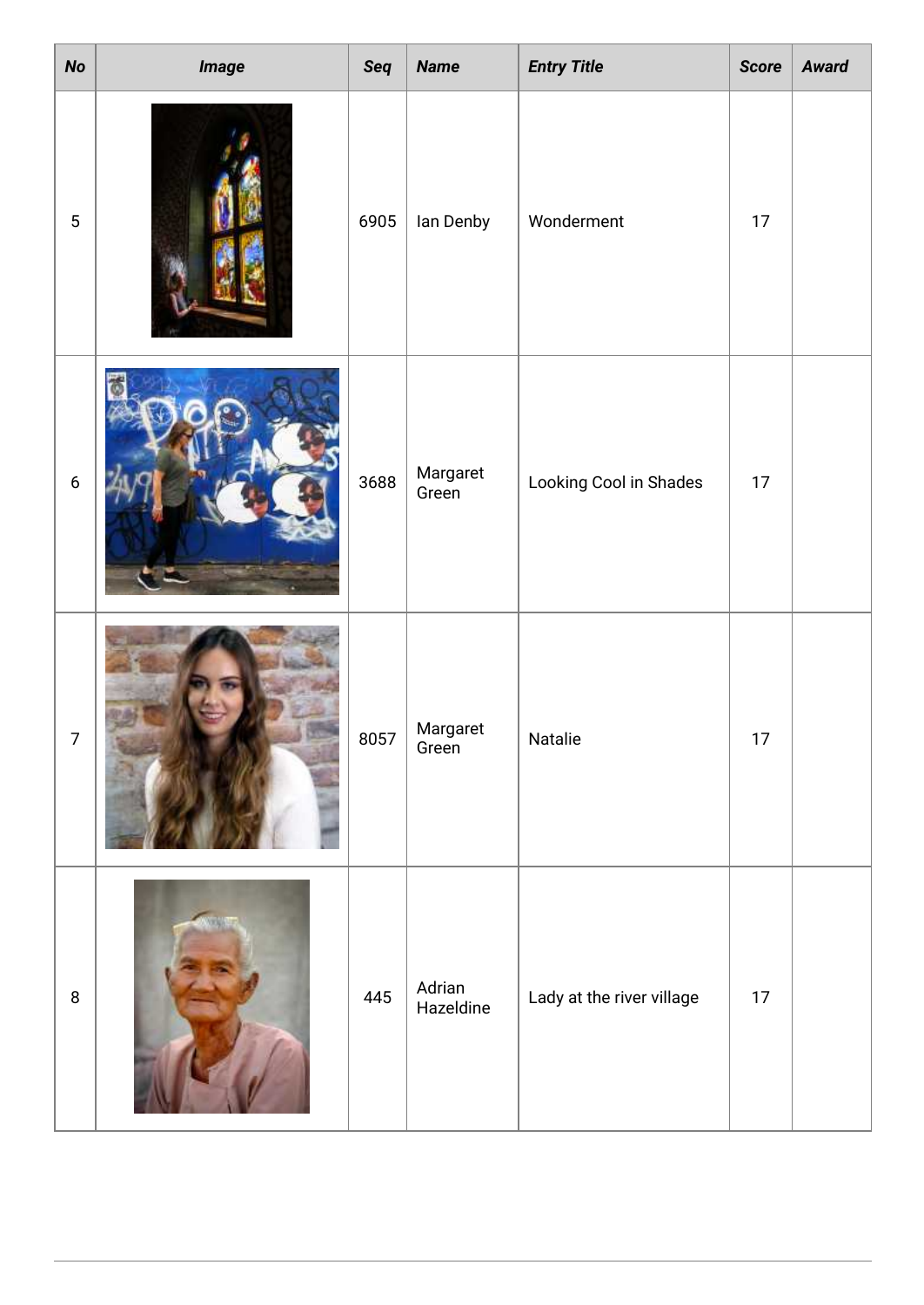| No          | Image | Seq  | <b>Name</b>         | <b>Entry Title</b>             | <b>Score</b> | <b>Award</b> |
|-------------|-------|------|---------------------|--------------------------------|--------------|--------------|
| $\mathsf g$ |       | 1214 | Adrian<br>Hazeldine | Evening light on Vik<br>church | 17           |              |
| $10\,$      |       | 3241 | Adrian<br>Hazeldine | Soft waters                    | 17           |              |
| 11          |       | 1803 | David<br>Higton     | <b>Frosty Morn</b>             | $17\,$       |              |
| 12          |       | 6095 | <b>Chris Hills</b>  | Dusk at Amble harbour          | 17           |              |
| 13          |       | 2943 | Michael<br>Hilton   | <b>Window Dancer 2</b>         | 17           |              |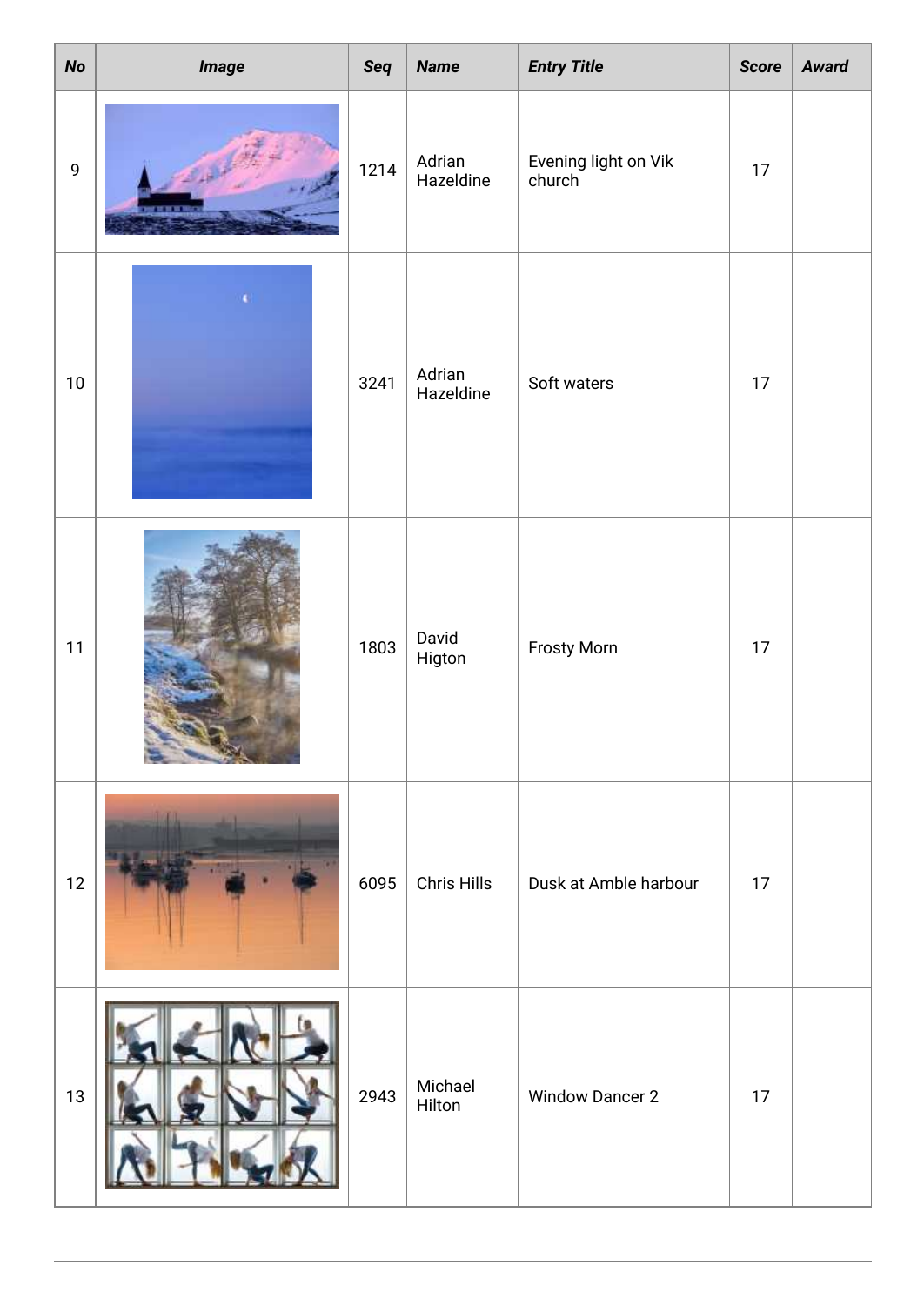| <b>No</b> | <i><b>Image</b></i> | Seq  | <b>Name</b>      | <b>Entry Title</b> | <b>Score</b> | <b>Award</b> |
|-----------|---------------------|------|------------------|--------------------|--------------|--------------|
| $14$      |                     | 9322 | David Royle      | The Maelstrom      | $17\,$       |              |
| 15        |                     | 5073 | Dave Swann       | Sunset over Chobe  | $17$         |              |
| $16$      |                     | 8456 | Alan Angel       | <b>Yellow Rose</b> | $16$         |              |
| 17        |                     | 4106 | Mary Dolan       | Exploring          | 16           |              |
| 18        | Not Publishable     | 6763 | Kathy<br>Halsall | <b>BOTTLE RACK</b> | 16           |              |
| 19        |                     | 2028 | David Hardy      | Prohibited         | $16$         |              |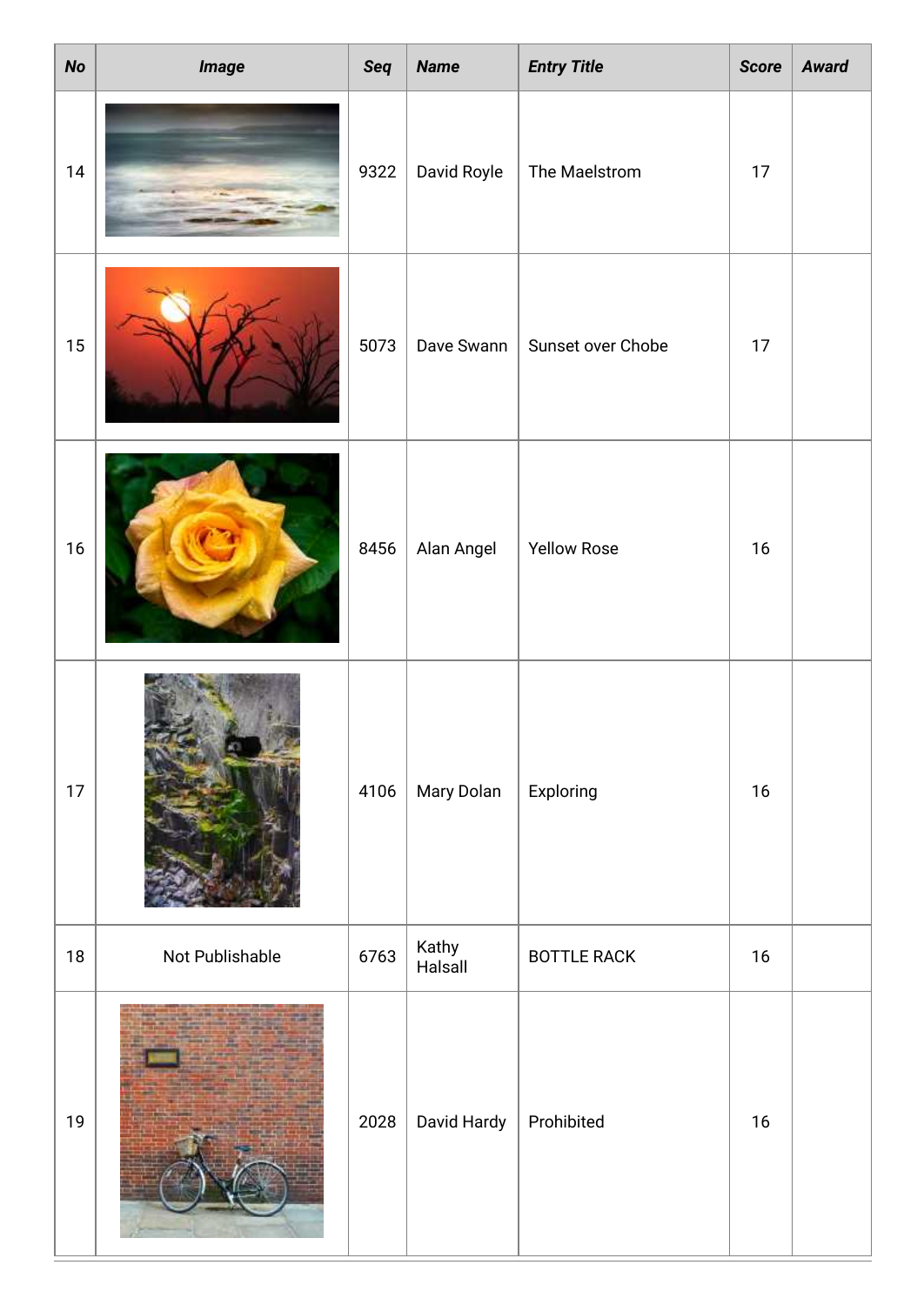| <b>No</b> | <i><b>Image</b></i> | Seq  | <b>Name</b>       | <b>Entry Title</b>       | <b>Score</b> | <b>Award</b> |
|-----------|---------------------|------|-------------------|--------------------------|--------------|--------------|
| $20\,$    |                     | 187  | David Hardy       | Waiting for a train      | $16$         |              |
| 21        |                     | 1129 | Michael<br>Hilton | <b>Beaumaris Evening</b> | $16$         |              |
| 22        |                     | 2760 | John<br>O'Brien   | Full of Character        | $16$         |              |
| 23        |                     | 6683 | John<br>O'Brien   | Valencia Science Park    | 16           |              |
| 24        |                     | 5908 | David Royle       | Dark Sky                 | 16           |              |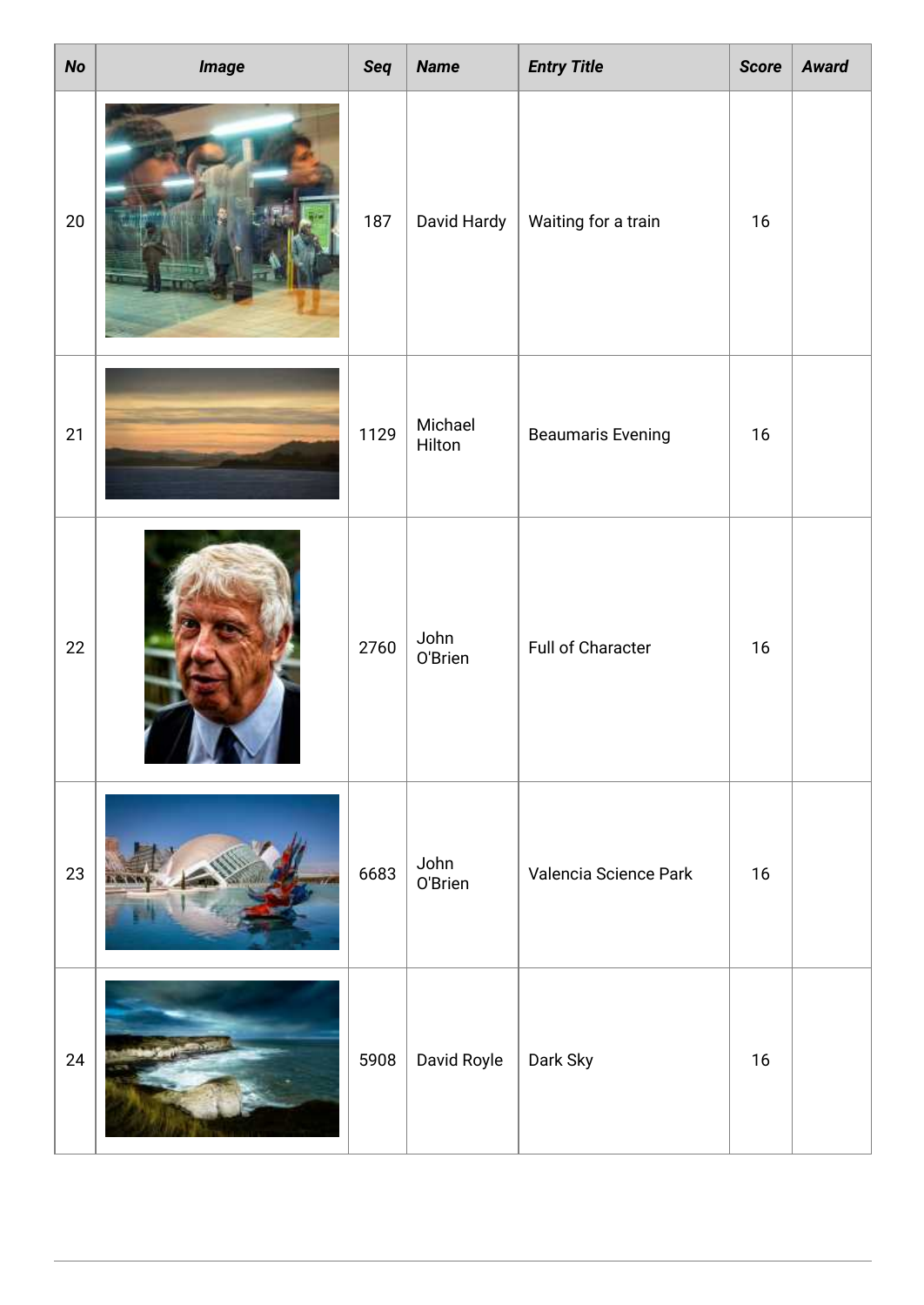| <b>No</b> | <i><b>Image</b></i> | Seq  | <b>Name</b>         | <b>Entry Title</b>  | <b>Score</b> | <b>Award</b> |
|-----------|---------------------|------|---------------------|---------------------|--------------|--------------|
| 25        |                     | 1699 | <b>Bill Salkeld</b> | No play today       | 16           |              |
| 26        |                     | 7348 | Gary<br>Schultz     | Lady in red         | 16           |              |
| 27        |                     | 9538 | Gary<br>Schultz     | Colourful rust      | 16           |              |
| 28        |                     | 1340 | lan Scott           | Reichsburg, Cochem  | 16           |              |
| 29        |                     | 5544 | <b>Brian Smith</b>  | <b>Leaving Port</b> | $16$         |              |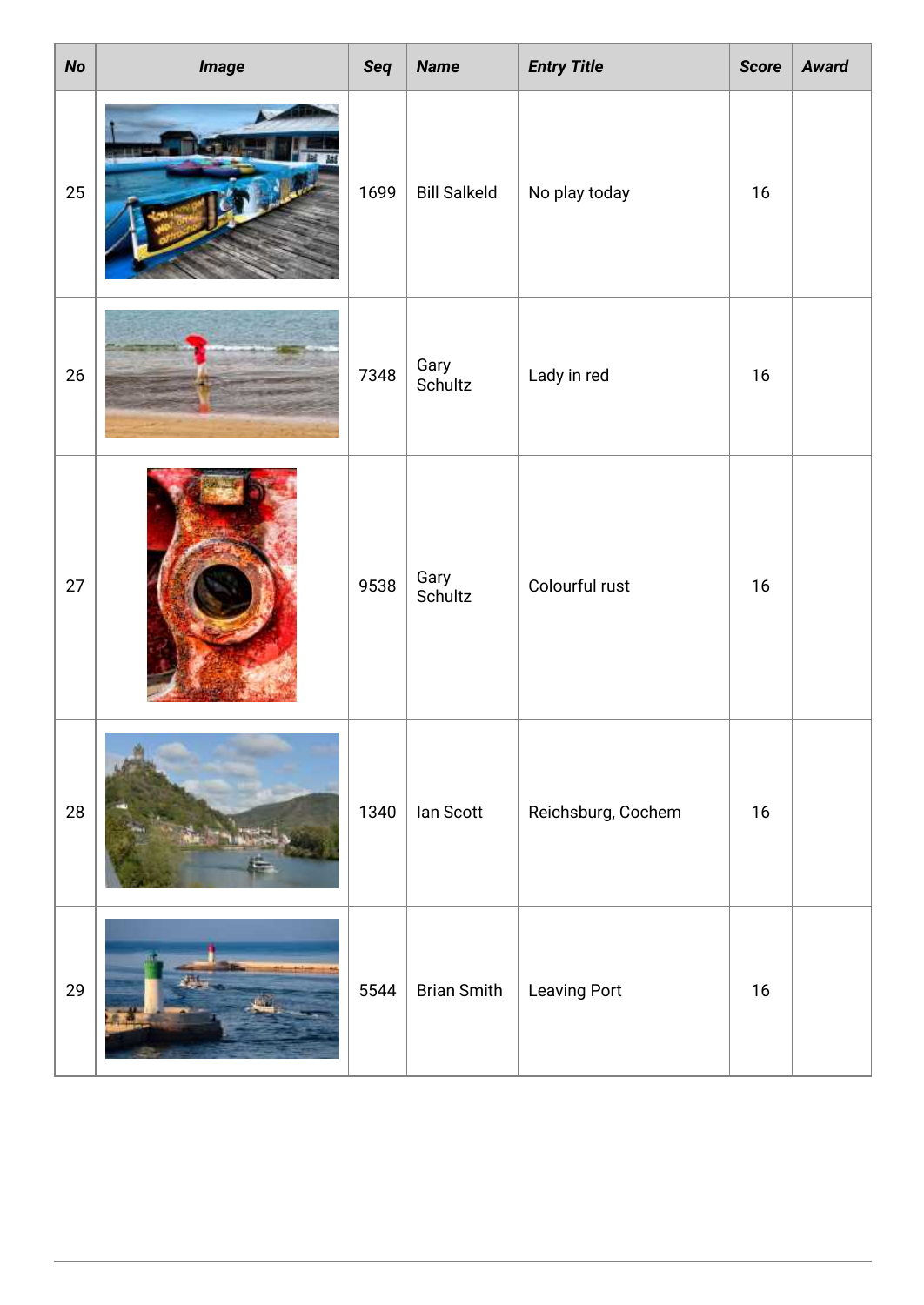| <b>No</b> | <b>Image</b> | Seq  | <b>Name</b>        | <b>Entry Title</b>       | <b>Score</b> | <b>Award</b> |
|-----------|--------------|------|--------------------|--------------------------|--------------|--------------|
| $30\,$    |              | 7234 | <b>Brian Smith</b> | Shutters                 | $16$         |              |
| 31        |              | 6312 | Les Stringer       | Jump!                    | 16           |              |
| 32        |              | 3076 | lan Tasker         | Alfresco                 | $16$         |              |
| $33\,$    | HESHI        | 2595 | Alan Angel         | Chasing for the ball     | $15\,$       |              |
| 34        |              | 4252 | Jan Barlow         | Derwentwater reflections | 15           |              |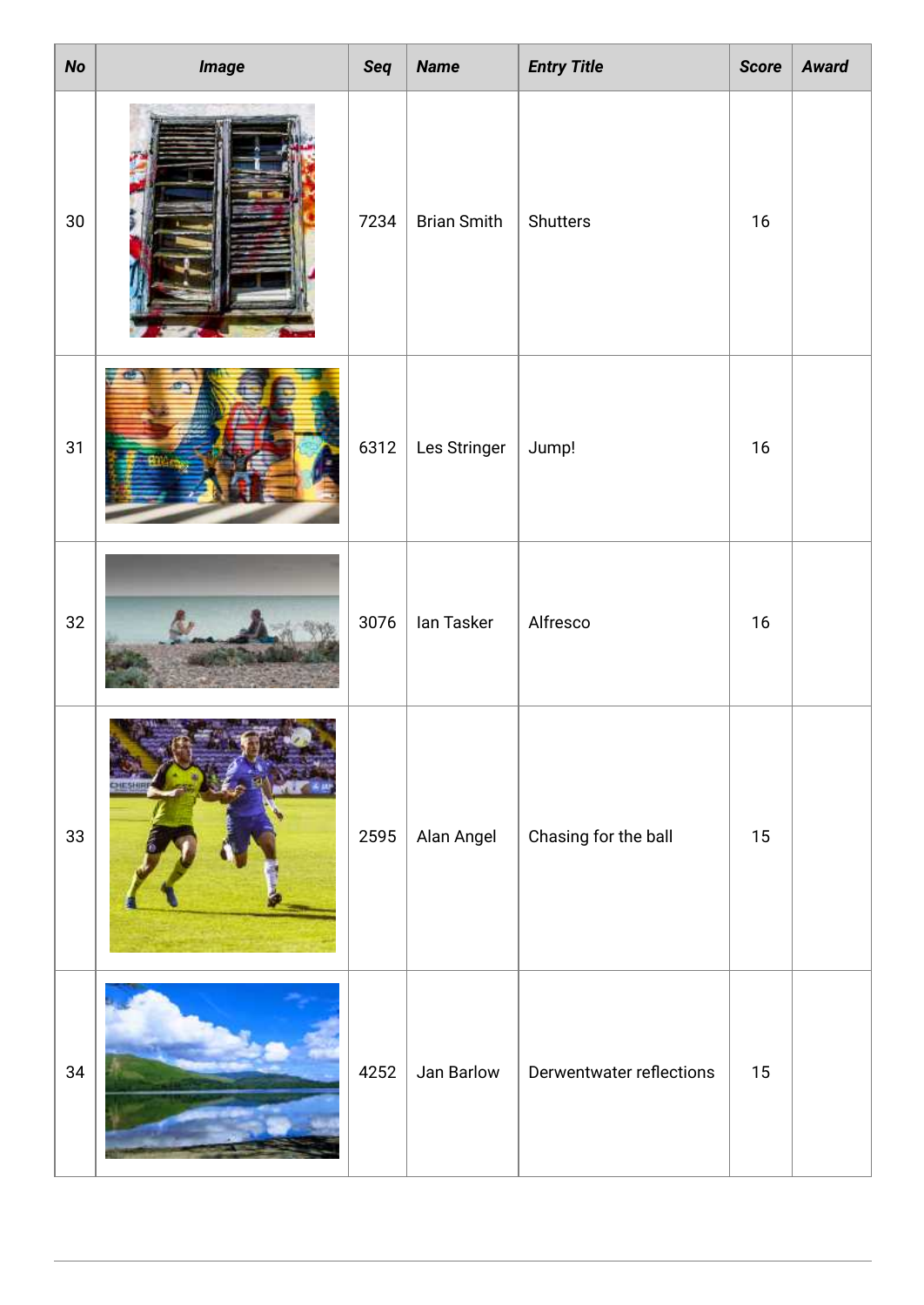| <b>No</b> | <i><b>Image</b></i> | Seq  | <b>Name</b>       | <b>Entry Title</b>      | <b>Score</b> | <b>Award</b> |
|-----------|---------------------|------|-------------------|-------------------------|--------------|--------------|
| 35        |                     | 7876 | lan Denby         | Stockholm in summer     | 15           |              |
| 36        |                     | 9710 | Mary Dolan        | Low Tide at Penmon      | 15           |              |
| 37        |                     | 7108 | Margaret<br>Green | Camouflaged Bin         | 15           |              |
| 38        | Not Publishable     | 5701 | Kathy<br>Halsall  | RAJASTHANI POTS         | 15           |              |
| 39        | Not Publishable     | 2308 | Kathy<br>Halsall  | <b>BLUE DOOR</b>        | 15           |              |
| 40        |                     | 7468 | David Hardy       | Sunset through the rain | 15           |              |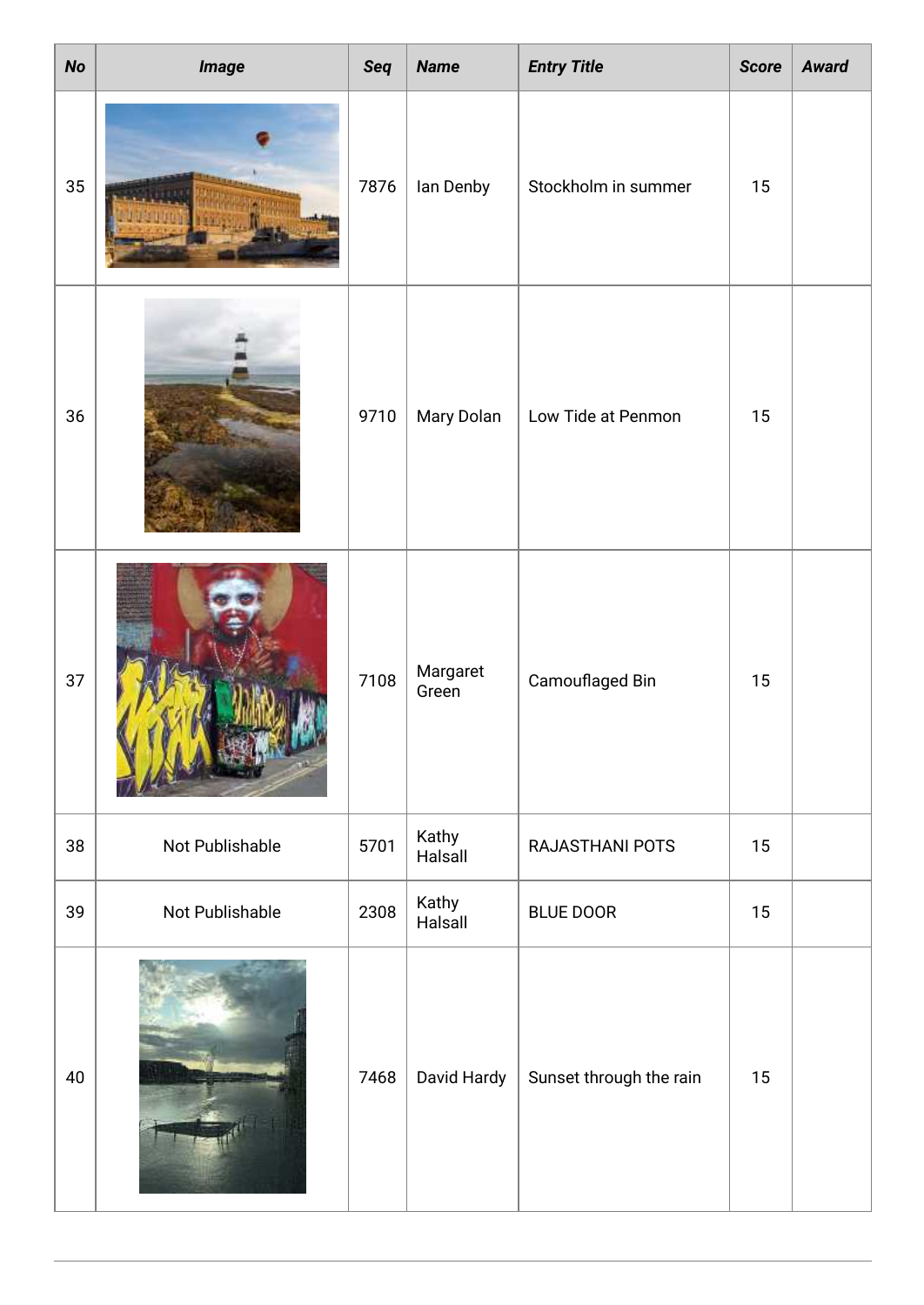| No | <i><b>Image</b></i> | Seq  | <b>Name</b>        | <b>Entry Title</b> | <b>Score</b> | <b>Award</b> |
|----|---------------------|------|--------------------|--------------------|--------------|--------------|
| 41 |                     | 8198 | David<br>Higton    | Meditation         | 15           |              |
| 42 |                     | 3563 | David<br>Higton    | Rusty lock         | 15           |              |
| 43 |                     | 2399 | <b>Chris Hills</b> | Becalmed at dusk   | 15           |              |
| 44 |                     | 4373 | Chris Hills        | Full steam ahead   | 15           |              |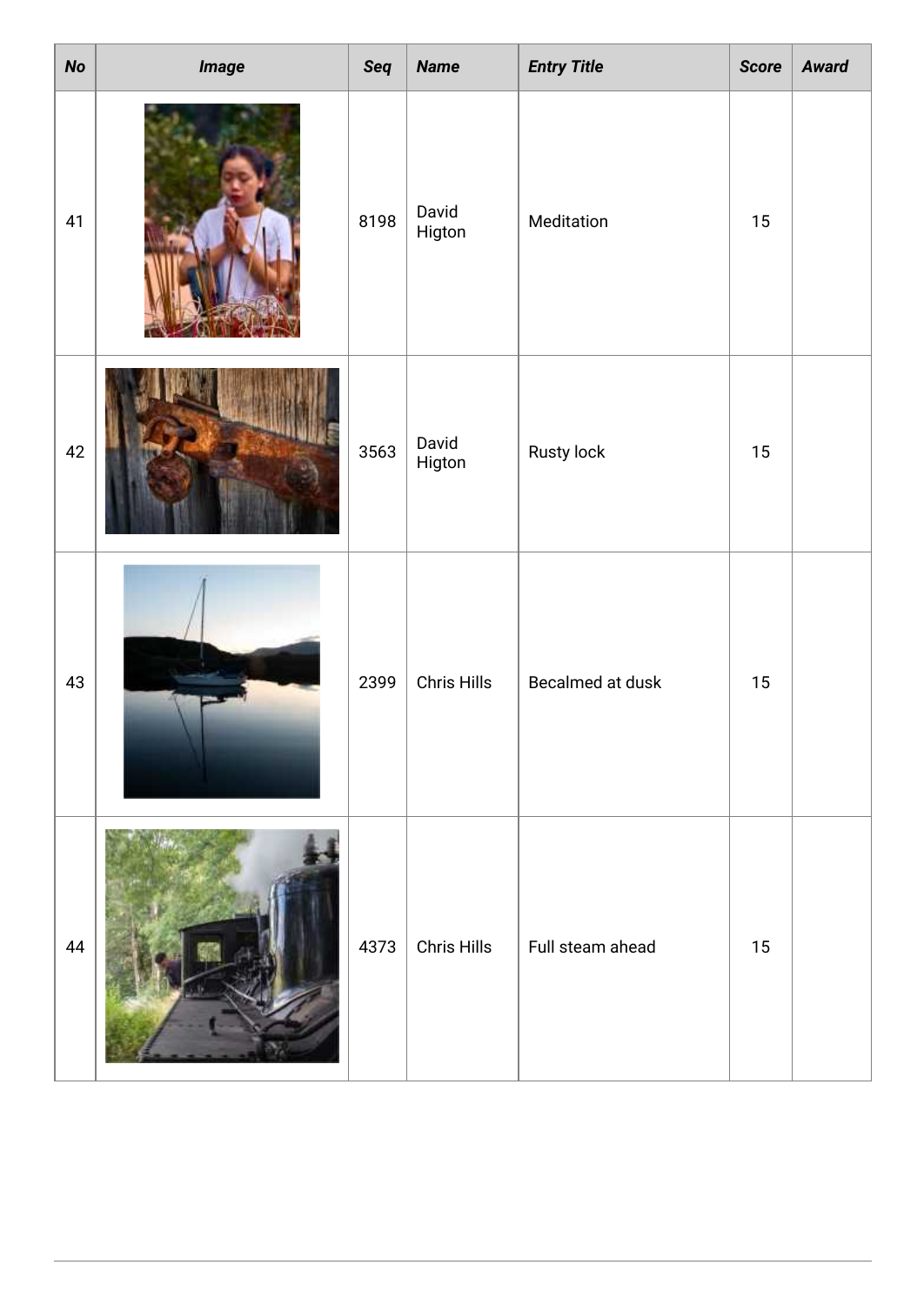| No     | <i><b>Image</b></i> | Seq  | <b>Name</b>             | <b>Entry Title</b>               | <b>Score</b> | <b>Award</b> |
|--------|---------------------|------|-------------------------|----------------------------------|--------------|--------------|
| 45     |                     | 5412 | Michael<br>Hilton       | <b>Private View</b>              | 15           |              |
| $46\,$ |                     | 9192 | Stuart<br>Martin        | A lazy paddle                    | 15           |              |
| $47\,$ |                     | 4825 | Stuart<br>Martin        | Quiet morning at<br>Dartmouth    | 15           |              |
| 48     |                     | 8606 | <b>Stuart</b><br>Martin | Summer in Belize                 | 15           |              |
| 49     |                     | 4559 | John<br>O'Brien         | Natures way of folding<br>things | 15           |              |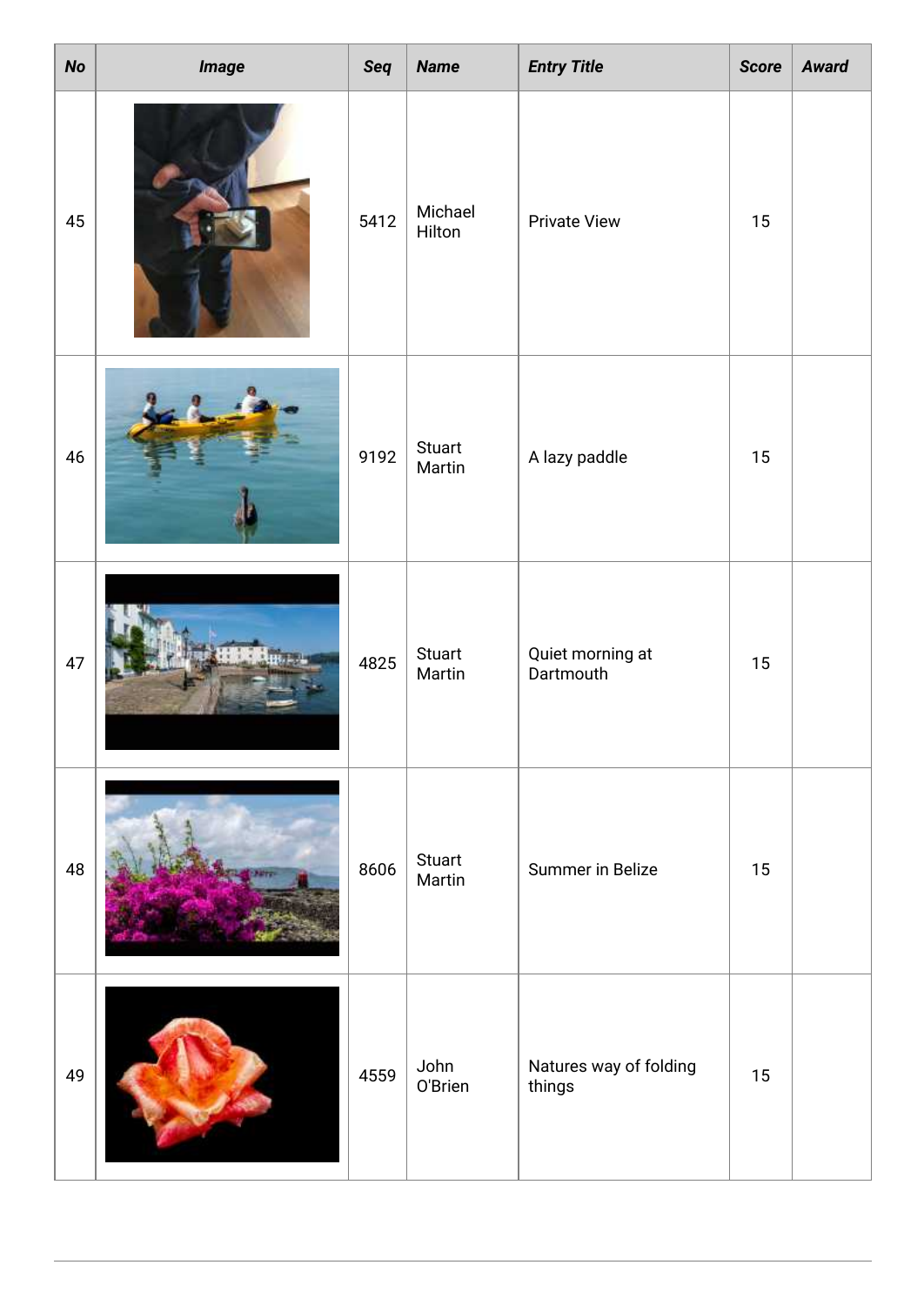| <b>No</b> | <i><b>Image</b></i> | Seq  | <b>Name</b>         | <b>Entry Title</b>    | <b>Score</b> | <b>Award</b> |
|-----------|---------------------|------|---------------------|-----------------------|--------------|--------------|
| 50        |                     | 1481 | David Royle         | <b>Dancing Lights</b> | 15           |              |
| 51        |                     | 9004 | <b>Bill Salkeld</b> | Wall Art Manchester   | 15           |              |
| 52        |                     | 328  | Gary<br>Schultz     | Abandoned house       | 15           |              |
| 53        |                     | 8370 | lan Scott           | Harlow Carr Lily Pond | 15           |              |
| 54        |                     | 7723 | lan Scott           | <b>Summer Meadow</b>  | 15           |              |
| 55        |                     | 4686 | Steve<br>Sparkes    | <b>Red Clouds</b>     | 15           |              |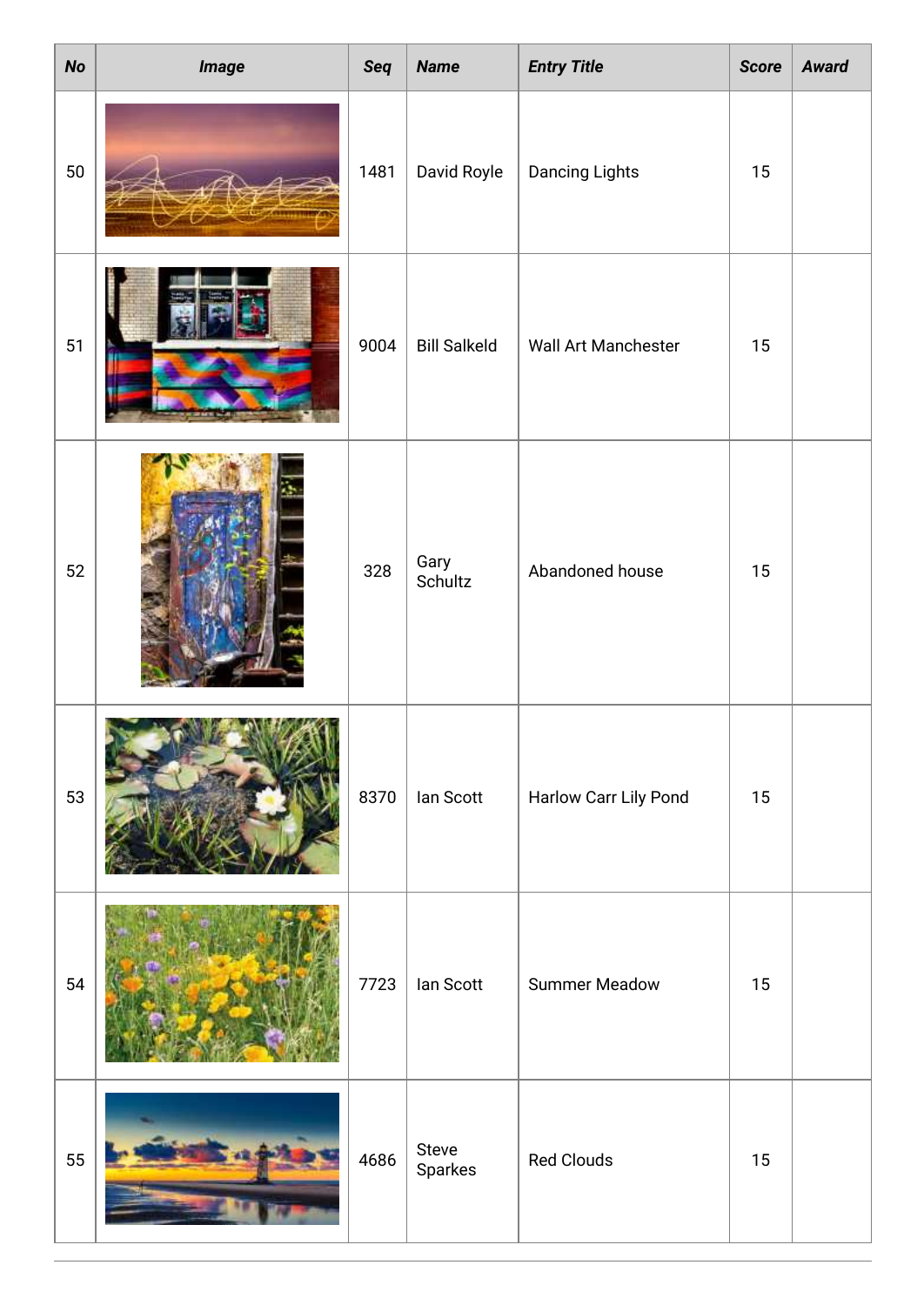| No | <i><b>Image</b></i> | Seq  | <b>Name</b>  | <b>Entry Title</b>                   | <b>Score</b> | <b>Award</b> |
|----|---------------------|------|--------------|--------------------------------------|--------------|--------------|
| 56 |                     | 727  | Ken Stables  | <b>Hepworth Holes</b>                | 15           |              |
| 57 |                     | 9817 | Ken Stables  | Hope it does not rain                | 15           |              |
| 58 |                     | 3359 | Ken Stables  | Norman                               | 15           |              |
| 59 |                     | 8876 | Les Stringer | Cala Lily                            | 15           |              |
| 60 |                     | 7624 | lan Tasker   | River Dee and Queen's<br>Park Bridge | 15           |              |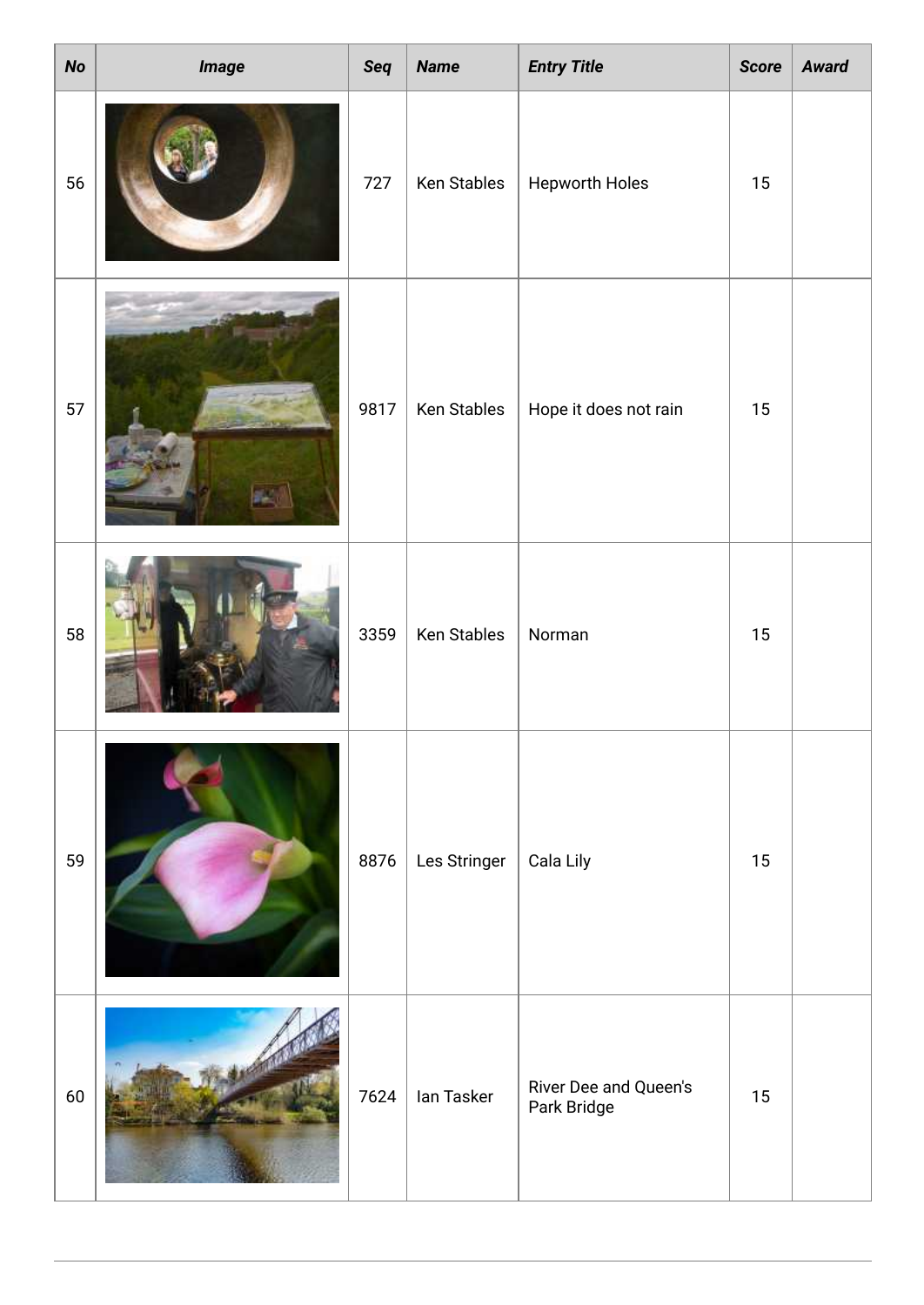| <b>No</b> | <i><b>Image</b></i> | Seq  | <b>Name</b> | <b>Entry Title</b>  | <b>Score</b> | <b>Award</b> |
|-----------|---------------------|------|-------------|---------------------|--------------|--------------|
| 61        |                     | 908  | lan Tasker  | Roadside Allium     | 15           |              |
| 62        |                     | 1898 | Ken Wallace | Boys and their Toys | 15           |              |
| 63        |                     | 6464 | Ken Wallace | Ulvik, Norway       | 15           |              |
| 64        |                     | 5768 | Ken Wallace | A Spy in Paris      | $15\,$       |              |
| 65        |                     | 659  | lan Denby   | Lemon Meringue      | 14           |              |